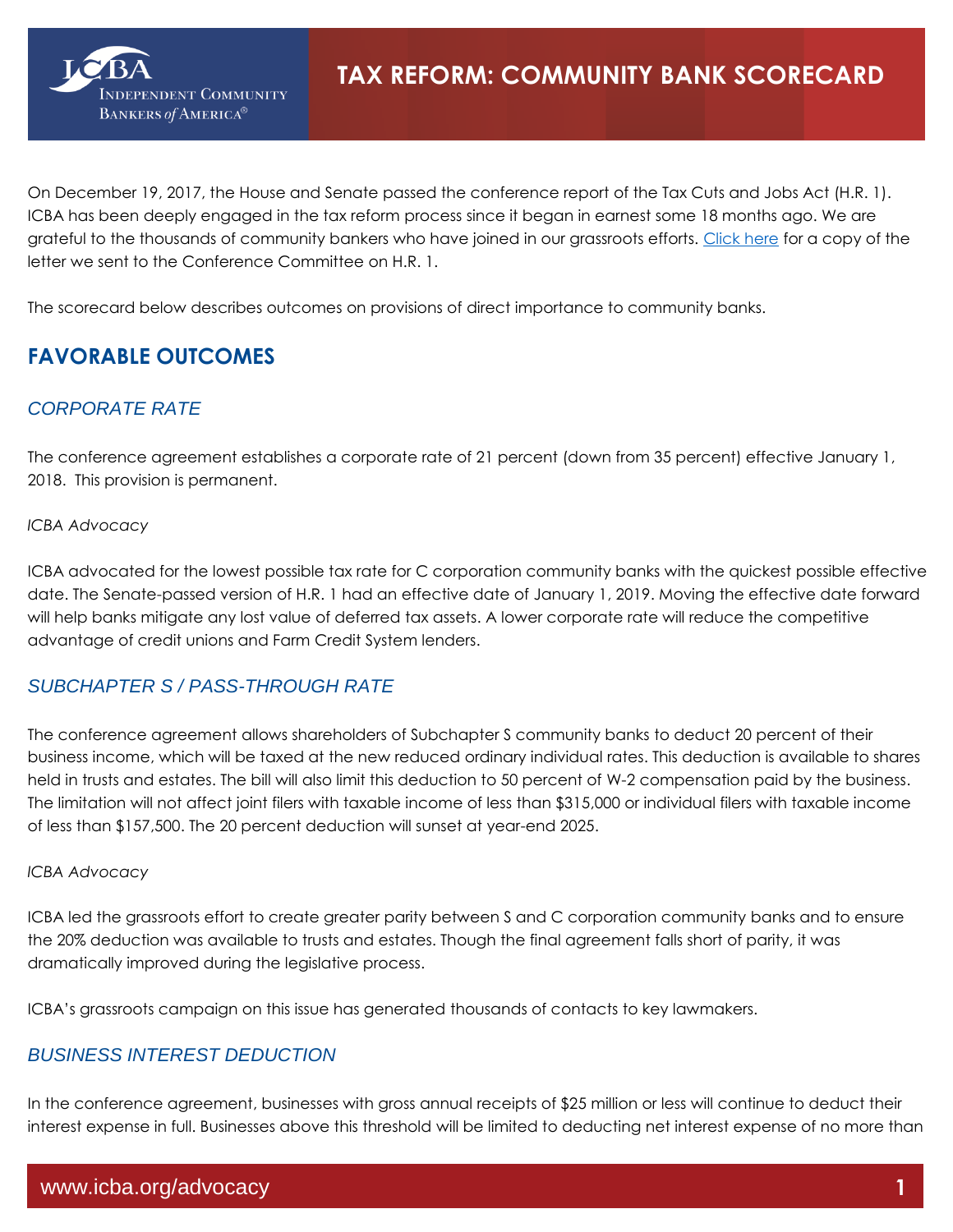

30 percent of "adjusted taxable income" or earnings before interest, taxes, depreciation, and amortization (EBITDA). Beginning in 2022, EBIDA will be replaced by earnings before interest and taxes (EBIT).

Banks will not be directly affected because the limitation applies only to net interest expense.

The conference agreement also provides that any real property development, redevelopment, construction, reconstruction, acquisition, conversion, rental, operation, management, leasing, or brokerage trade or business is exempt from any limitation on interest deduction. In addition, a "farming business" may elect not to be subject to the above limitation on deducting interest.

The conference agreement is more favorable than the Senate version of H.R. 1, which fully exempted businesses with \$15 million or less in gross annual receipts or with net interest expense of less than 30 percent of EBI.

#### *ICBA Advocacy*

For the past 20 months, ICBA has campaigned to protect the business interest deduction. It was the primary focus of our August [tax reform white paper](http://www.icba.org/icba-forms/advocacy---request-icba-principles-for-tax-reform) and direct lobbying. ICBA's grassroots campaign on this issue has generated thousands of contacts to key lawmakers as well as an op-ed campaign in selected markets.

# *NON-QUALIFIED DEFERRED COMPENSATION*

Non-qualified deferred compensation (NQDC) plans are widely used by community banks to supplement the pension income of key employees. The House and Senate bills originally included a provision that would have effectively ended deferred compensation (which is often funded by Bank-Owned-Life-Insurance (BOLI)) by taxing it as soon as it is vested. This provision was removed from both bills.

#### *ICBA Advocacy*

ICBA advocated for the preservation of NQDC.

## *MORTGAGE PROVISIONS*

The House version of H.R. 1 would have limited the mortgage interest deduction to interest paid on the first \$500,000 of acquisition debt on a principle residence. The House version would have repealed the deduction for second home and HELOC interest. The Senate version of H.R. 1 would have repealed the deduction for HELOC interest. The conference agreement limits the mortgage interest deduction to interest paid on the first \$750,000 of acquisition debt on a first or a second home. (The \$750,000 is a combined limitation.) The conference agreement also suspends the deduction for HELOC interest until 2026.

The House and Senate versions of H.R. 1 would have increased the length of time a taxpayer must own and live in a home in order to qualify for the capital gains exclusion from two out of the last five years to five out of the last eight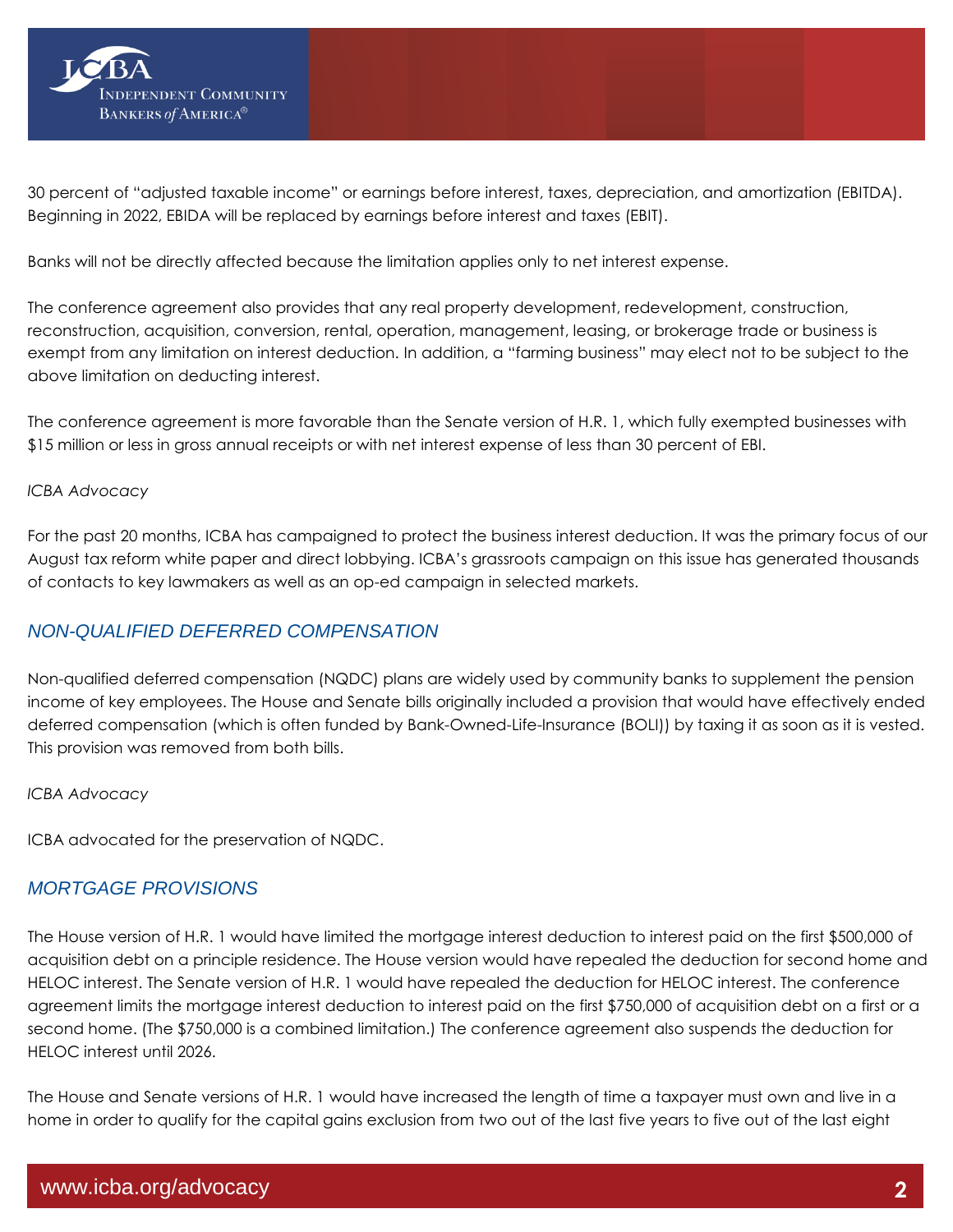

years. The House version would have also phased out the exclusion for higher income taxpayers. The conference agreement preserves current law.

#### *ICBA Advocacy*

ICBA worked with a coalition of mortgage lenders and other interested groups to improve the provisions described above.

The Senate Finance Committee version of H.R. 1 would have required upfront taxation of mortgage servicing fee income. This provision was removed prior to consideration on the Senate floor and is not in the conference agreement.

#### *ICBA Advocacy*

ICBA's grassroots campaign on this issue has generated hundreds of targeted contacts to key lawmakers.

## *ESTATE TAX*

The conference agreement doubles the estate tax exemption but does not repeal the tax. The higher exemption level is indexed to inflation but will expire at year-end 2025.

*ICBA Advocacy*

ICBA advocated for full repeal of the estate tax.

## *CORPORATE ALTERNATIVE MINIMUM TAX*

The Senate-passed version of H.R. 1 included the corporate alternative minimum tax. Because the corporate rate, at 20 percent, would have been equal to the AMT rate, the corporate AMT could have effectively nullified the tax exemption for municipal bond interest, among other exemptions and credits. The conference agreement fully repeals the corporate AMT.

*ICBA Advocacy*

ICBA advocated for full repeal of the corporate AMT.

## *INTEREST ON PRIVATE ACTIVITY AND MUNICIPAL BONDS*

The House bill repealed the tax exemption for newly issued private activity bonds. The conference agreement preserves this tax exemption.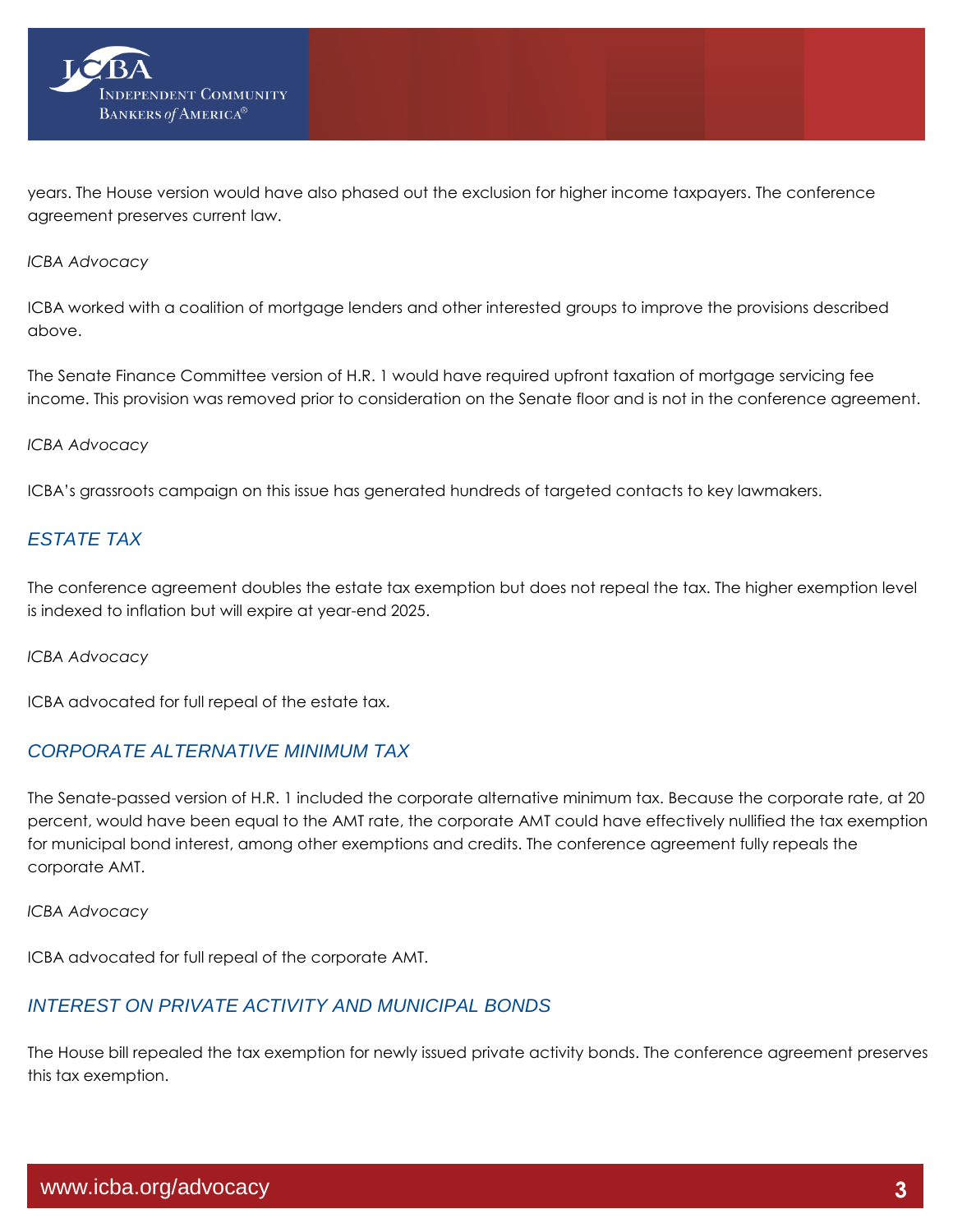

#### *ICBA Advocacy*

ICBA advocated for preservation of the tax exemption on these bonds.

## *NEW MARKETS TAX CREDIT*

The House bill would have terminated the new markets tax credit (NMTC). NMTC is a critical tool for ensuring that economic growth reaches low-income urban and rural communities. It was preserved in the conference report.

*ICBA Advocacy*

ICBA is urged Congress to restore this important tax credit.

# **ONGOING CHALLENGES**

# *DEFERRED TAX ASSETS*

ICBA is fully aware that the sharp reduction in the corporate tax rate will cause a one-time devaluation of deferred tax assets (DTAs) with implications for both earnings and regulatory capital. The use of DTAs is limited in capital calculations. As noted above, ICBA believes the 1/1/2018 effective date of the new corporate tax rate will mitigate the impact of DTA devaluation. (In the Senate bill, the new rate would have been effective 1/1/2019). ICBA is in contact with the regulatory agencies and is urging them to issue guidance to address the potential impact of DTA devaluation.

# *CREDIT UNION AND FARM CREDIT SYSTEM TAX SUBSIDIES*

ICBA is disappointed that the conference agreement fails to eliminate or curtail the generous taxpayer subsidies given to credit unions and Farm Credit System (FCS) lenders. The conference report to H.R. 1 notes that: "While significant differences between the rules under which credit unions and banks operate have existed in the past, most of those differences have disappeared over time." This language plainly acknowledges that the tax-exemption has outlived its original justification. This is the unfinished business of tax reform. ICBA will continue to advocate for repeal or modification of these egregious tax subsidies.

# *TAX DEDUCTION FOR FDIC PREMIUMS*

The conference agreement phases out this deduction for banks between \$10 billion and \$50 billion. No deduction will be available for banks over \$50 billion. ICBA strongly objected to this provision. FDIC premiums are clearly a business expense as is any other form of insurance premium.